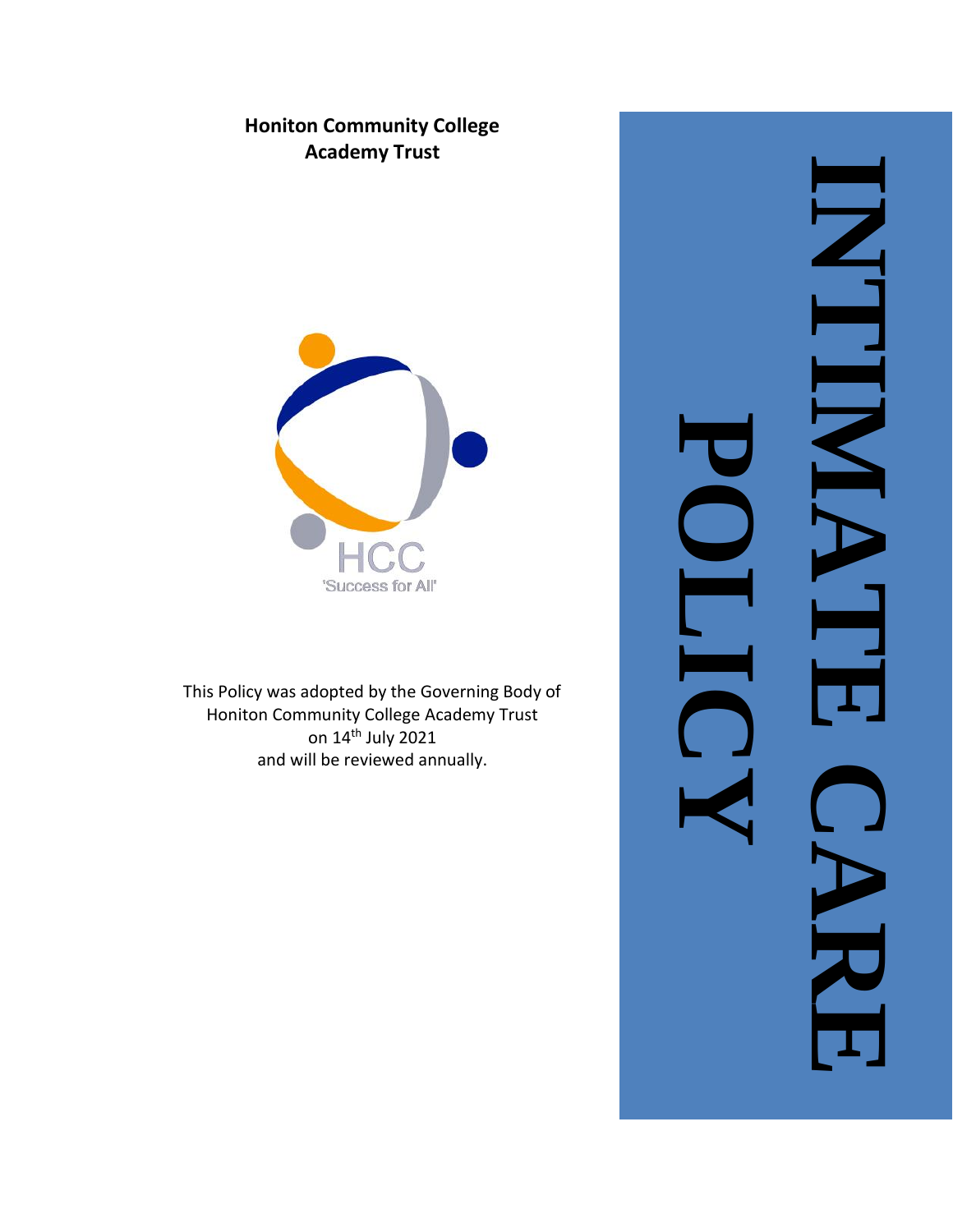# **Intimate Care Policy**

## **Contents**

| <b>Section</b>                            | Page |
|-------------------------------------------|------|
| Principles                                |      |
| Child focused principles of intimate care |      |
| Definition                                |      |
| <b>Best Practice</b>                      |      |
| <b>Child Protection</b>                   | 6    |
| Physiotherapy                             |      |
| <b>Medical Procedures</b>                 |      |
| Massage                                   |      |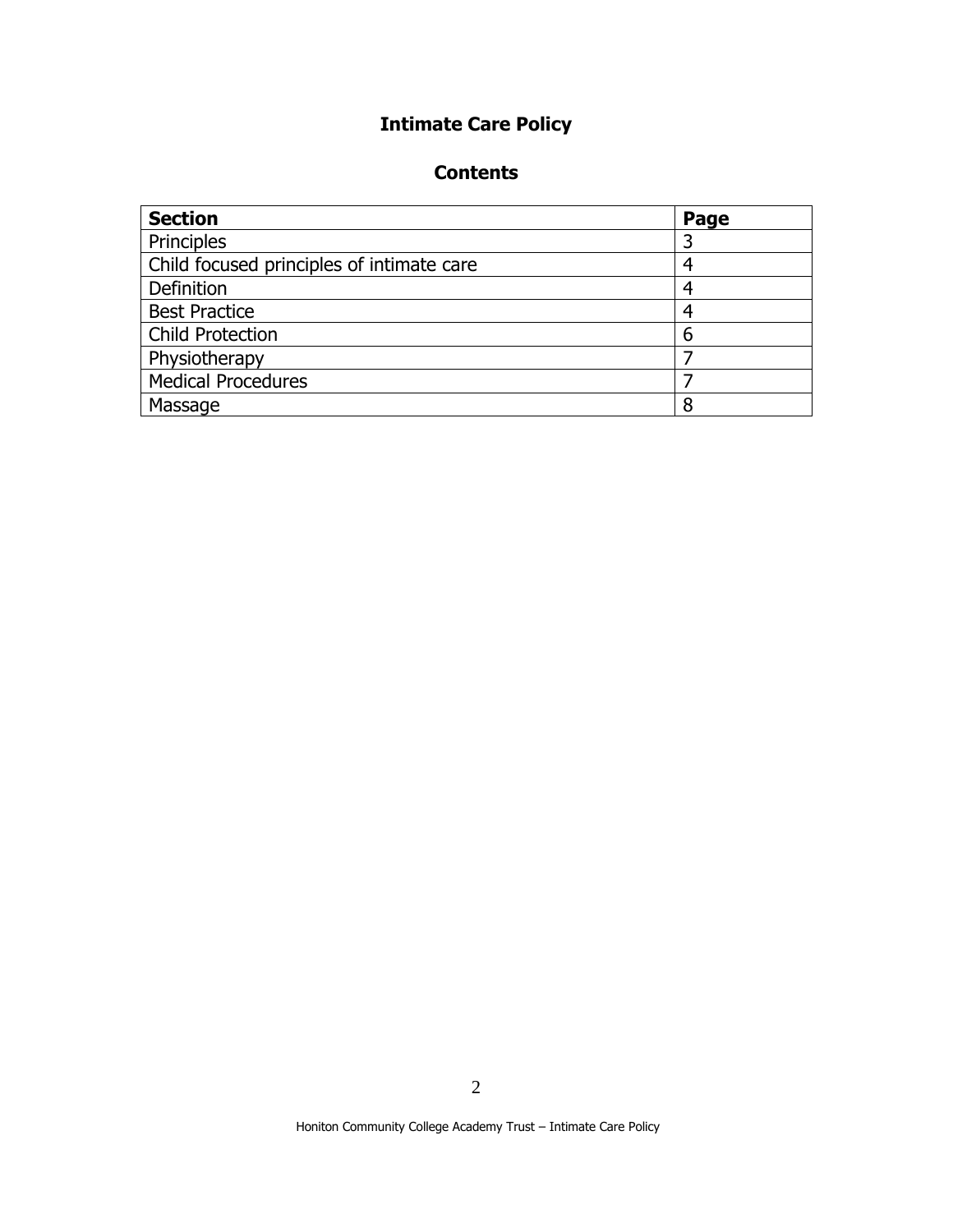## **1) Principles**

- 1.1 The Governing Body will act in accordance with Section 175 of the Education Act 2002 and the Government guidance 'Safeguarding Children and Safer Recruitment in Education' (2006) to safeguard and promote the welfare of pupils<sup>1</sup> at this school.
- 1.2 This school takes seriously its responsibility to safeguard and promote the welfare of the children and young people in its care. Meeting a pupil's intimate care needs is one aspect of safeguarding.
- 1.3 The Governing Body recognises its duties and responsibilities in relation to the Equalities Act 2010 which requires that any pupil with an impairment that affects his/her ability to carry out day-to-day activities must not be discriminated against.
- 1.4 This intimate care policy should be read in conjunction with the schools' policies as below (or similarly named):
	- safeguarding policy and child protection procedures
	- staff code of conduct and guidance on safer working practice
	- 'whistle-blowing' and allegations management policies
	- health and safety policy and procedures
	- Special Educational Needs policy

Plus

- Devon County Council moving and handling people guidance note
- policy for the administration of medicines
- Individual care plans (held in the students' wheelchairs)
- 1.5 The Governing Body is committed to ensuring that all staff responsible for the intimate care of pupils will undertake their duties in a professional manner at all times. It is acknowledged that these adults are in a position of great trust.
- 1.6 We recognise that there is a need to treat all pupils, whatever their age, gender, disability, religion, ethnicity or sexual orientation with respect and dignity when intimate care is given. The child's welfare is of paramount importance and his/her experience of intimate and personal care should be a positive one. It is essential that every pupil is treated as an individual and that care is given gently and sensitively: no pupil should be attended to in a way that causes distress or pain.
- 1.7 Staff will work in close partnership with parent/carers and other professionals to share information and provide continuity of care.
- 1.8 Where pupils with complex and/or long term health conditions have a health care plan in place, the plan should, where relevant, take into account the principles and best practice guidance in this intimate care policy.

<sup>&</sup>lt;sup>1</sup> References to 'pupils' throughout this policy includes all children and young people who receive education at this establishment.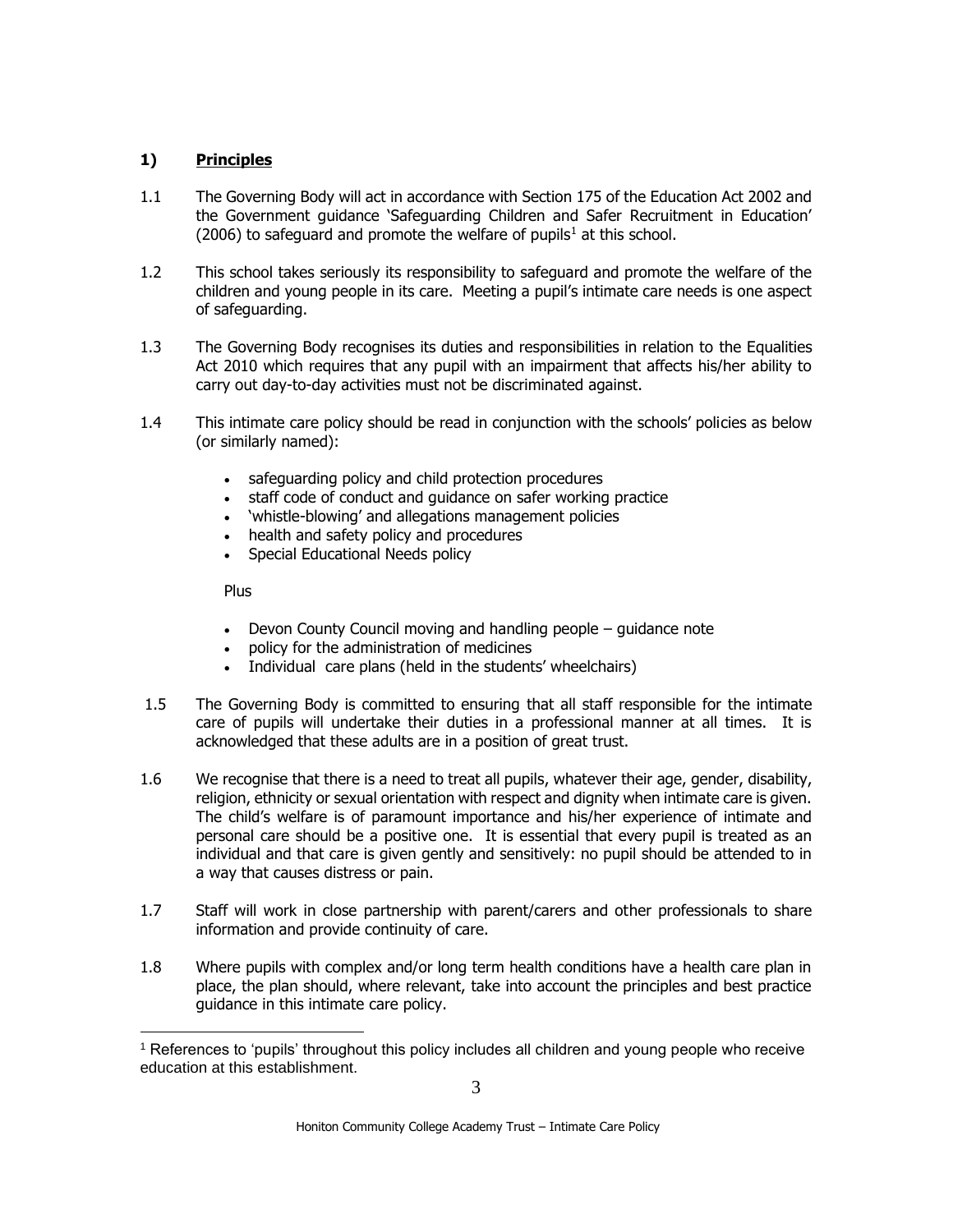- 1.9 Members of staff must be given the choice as to whether they are prepared to provide intimate care to pupils.
- 1.10 All staff undertaking intimate care must be given appropriate training.
- 1.11 This Intimate Care Policy has been developed to safeguard children and staff. It applies to everyone involved in the intimate care of children.

## **2) Child focused principles of intimate care**

The following are the fundamental principles upon which the Policy and Guidelines are based:

- Every child has the right to be safe.
- Every child has the right to personal privacy.
- Every child has the right to be valued as an individual.
- Every child has the right to be treated with dignity and respect.
- Every child has the right to be involved and consulted in their own intimate care to the best of their abilities.
- Every child has the right to express their views on their own intimate care and to have such views taken into account.
- Every child has the right to have levels of intimate care that are as consistent as possible.

## **3) Definition**

- 3.1 Intimate care can be defined as any care which involves washing, touching or carrying out a procedure to intimate personal areas which most people usually carry out themselves but some pupils are unable to do because of their young age, physical difficulties or other special needs. Examples include care associated with continence and menstrual management as well as more ordinary tasks such as help with washing, toileting or dressing.
- 3.2 It also includes supervision of pupils involved in intimate self-care.

## **4) Best Practice**

- 4.1 Pupils who require regular assistance with intimate care have health care plans or intimate care plans agreed by staff, parents/carers and any other professionals actively involved, such as school nurses or physiotherapists. Ideally the plan should be agreed at a meeting at which all key staff and the pupil should also be present wherever possible/appropriate. Any historical concerns (such as past abuse) should be taken into account. The plan should be reviewed as necessary, but at least annually, and at any time of change of circumstances, e.g. for residential trips or staff changes (where the staff member concerned is providing intimate care). They should also take into account procedures for educational visits/day trips.
- 4.2 Where relevant, it is good practice to agree with the pupil and parents/carers appropriate terminology for private parts of the body and functions and this should be noted in the plan.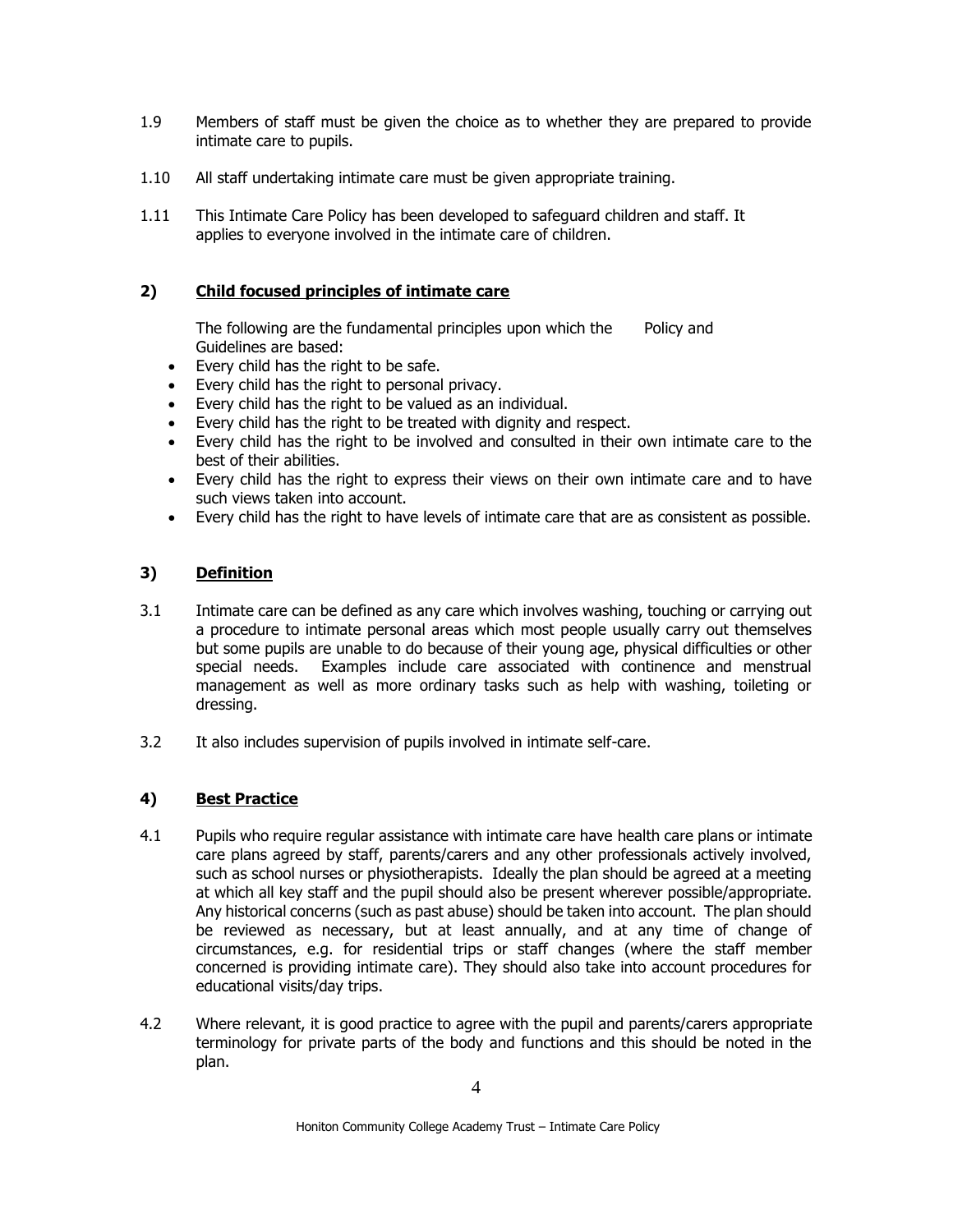- 4.3 Where a care plan is **not** in place, parents/carers will be informed the same day if their child has needed help with meeting intimate care needs (eg has had an 'accident' and wet or soiled him/herself). It is recommended practice that information on intimate care should be treated as confidential and communicated in person by telephone or by sealed letter, not through the home/school diary.
- 4.4 In relation to record keeping, a written record should be kept in a format agreed by parents and staff every time a child has an invasive medical procedure, e.g. support with catheter usage (see afore-mentioned multi-agency guidance for the management of long term health conditions for children and young people).
- 4.5 Accurate records should also be kept when a child requires assistance with intimate care; these can be brief but should, as a minimum, include full date, times and any comments such as changes in the child's behaviour. It should be clear who was present in every case.
- 4.6 These records will be kept in the child's file and available to parents/carers on request.
- 4.7 All pupils will be supported to achieve the highest level of autonomy that is possible given their age and abilities. Staff will encourage each individual pupil to do as much for his/herself as possible.
- 4.8 Staff who provide intimate care are trained in personal care (eg health and safety training in moving and handling) according to the needs of the pupil. Staff should be fully aware of best practice regarding infection control, including the requirement to wear disposable gloves and aprons where appropriate.
- 4.9 Staff will be supported to adapt their practice in relation to the needs of individual pupils taking into account developmental changes such as the onset of puberty and menstruation.
- 4.10 There must be careful communication with each pupil who needs help with intimate care in line with their preferred means of communication (verbal, symbolic, etc) to discuss their needs and preferences. Where the pupil is of an appropriate age and level of understanding permission should be sought before starting an intimate procedure.
- 4.11 Staff who provide intimate care should speak to the pupil personally by name, explain what they are doing and communicate with all children in a way that reflects their ages.
- 4.12 Every child's right to privacy and modesty will be respected. Careful consideration will be given to each pupil's situation to determine who and how many carers might need to be present when s/he needs help with intimate care. SEN advice suggests that reducing the numbers of staff involved goes some way to preserving the child's privacy and dignity. Wherever possible, the pupil's wishes and feelings should be sought and taken into account.
- 4.13 All intimate care procedures have to be carried out by at least two members of staff with the requisite training.
- 4.14 The religious views, beliefs and cultural values of children and their families should be taken into account, particularly as they might affect certain practices or determine the gender of the carer.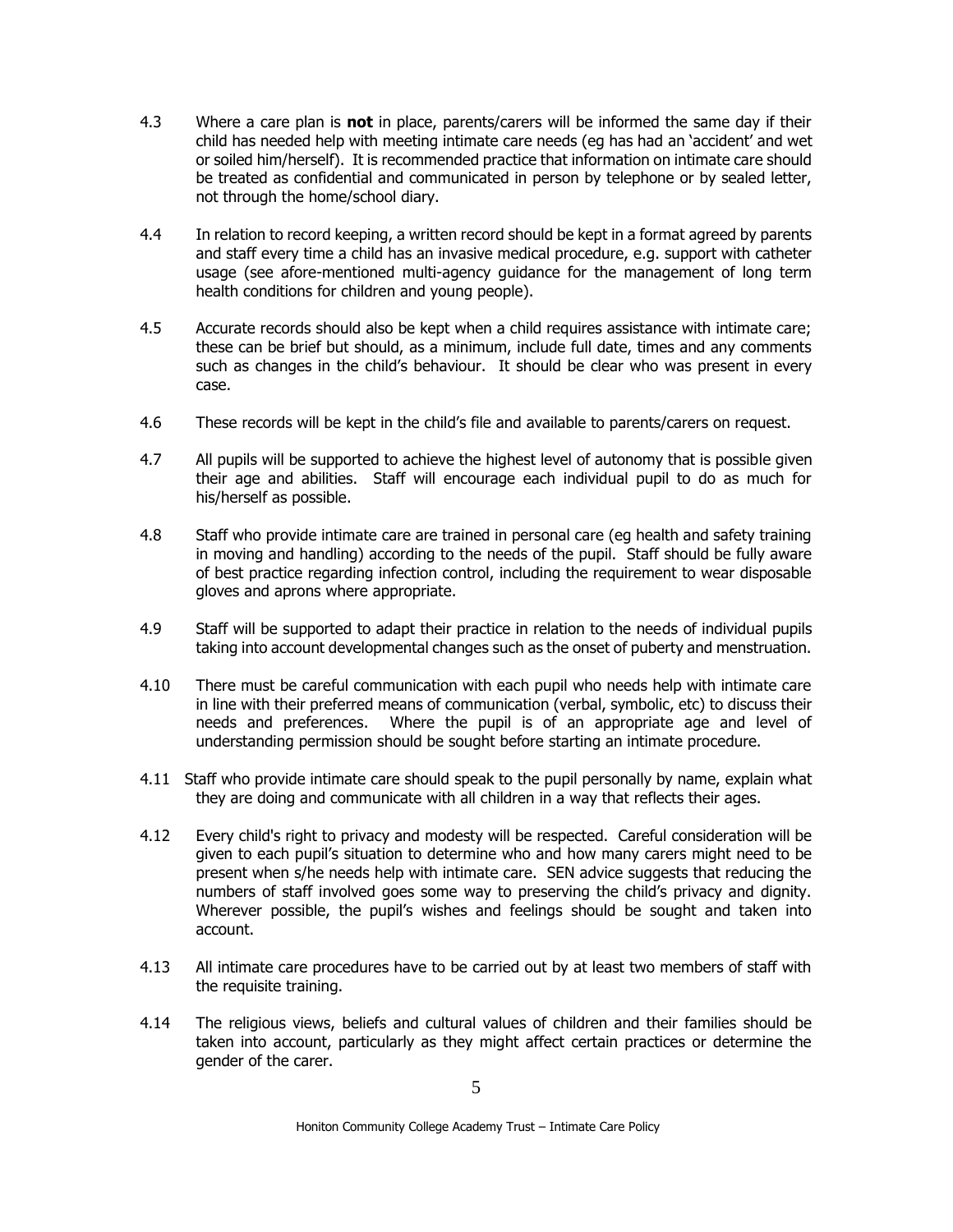- 4.15 Whilst safer working practice is important, such as in relation to staff caring for a pupil of the same gender, there is research<sup>2</sup> which suggests there may be missed opportunities for children and young people due to over anxiety about risk factors; ideally, every pupil should have a choice regarding the member of staff. There might also be occasions when the member of staff has good reason not to work alone with a pupil. It is important that the process is transparent so that all issues stated above can be respected; this can best be achieved through a meeting with all parties, as described above, to agree what actions will be taken, where and by whom.
- 4.16 Adults who assist pupils with intimate care should be employees of the school, not students or volunteers, and therefore have the usual range of safer recruitment checks, including enhanced DBS checks.
- 4.17 All staff should be aware of the school's confidentiality policy. Sensitive information will be shared only with those who need to know.
- 4.18 Health & Safety guidelines should be adhered to regarding waste products, if necessary, advice should be taken from the DCC Procurement Department regarding disposal of large amounts of waste products or any quantity of products that come under the heading of clinical waste.
- 4.19 No member of staff will carry a mobile phone, camera or similar device whilst providing intimate care.

#### **5) Child Protection**

- 5.1 The Governors and staff at this school recognise that pupils with special needs and who are disabled are particularly vulnerable to all types of abuse.
- 5.2 The school's child protection procedures will be adhered to.
- 5.3 From a child protection perspective it is acknowledged that intimate care involves risks for children and adults as it may involve staff touching private parts of a pupil's body. In this school best practice will be promoted and all adults (including those who are involved in intimate care and others in the vicinity) will be encouraged to be vigilant at all times, to seek advice where relevant and take account of safer working practice.
- 5.4 Where appropriate, pupils will be taught personal safety skills carefully matched to their level of development and understanding.
- 5.5 If a member of staff has any concerns about physical changes in a pupil's presentation, e.g. unexplained marks, bruises, etc s/he will immediately report concerns to the Designated Senior Person for Child Protection or Principal. A clear written record of the concern will be completed and a referral made to Children's Services Social Care if appropriate, in accordance with the school's child protection procedures. Parents/carers will be asked for their consent or informed that a referral is necessary prior to it being

<sup>2</sup> National Children's Bureau (2004) *The Dignity of Risk*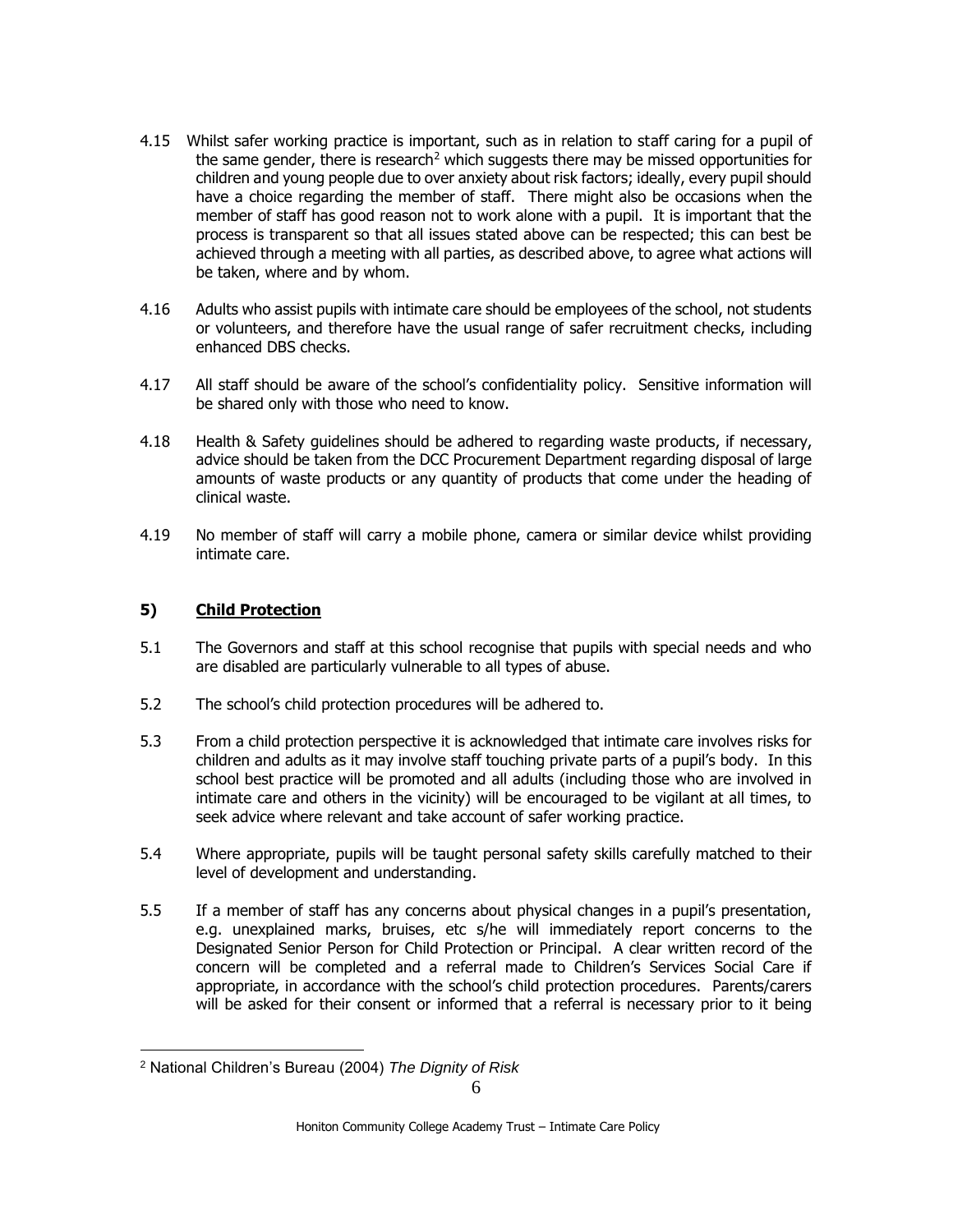made but this should only be done where such discussion and agreement-seeking will not place the child at increased risk of suffering significant harm.

- 5.6 If a pupil becomes unusually distressed or very unhappy about being cared for by a particular member of staff, this should be reported to the class teacher or Principal. The matter will be investigated at an appropriate level (usually the Principal) and outcomes recorded. Parents/carers will be contacted as soon as possible in order to reach a resolution. Staffing schedules will be altered until the issue/s is/are resolved so that the child's needs remain paramount. Further advice will be taken from outside agencies if necessary.
- 5.7 If a pupil, or any other person, makes an allegation against an adult working at the school this should be reported to the Safeguarding officer who will discuss the correct route with the head teacher. If the allegation is against the Safeguarding officer then any concerns will need to be reported to the Head Teacher. If the concern is about the Head teacher you will need to inform the Chair of Governors. Any concerns regarding adults and the safeguarding of young people will result in consultation with the Local Authority Designated Officer in accordance with the school's policy: Dealing with Allegations of Abuse against Members of Staff and Volunteers. It should not be discussed with any other members of staff or the member of staff the allegation relates to.
- 5.8 Similarly, any adult who has concerns about the conduct of a colleague at the school or about any improper practice will report this to the Principal or to the Chair of Governors, in accordance with the child protection procedures and 'whistle-blowing' policy.

#### **6) Physiotherapy**

- 6.1 Pupils who require physiotherapy whilst at school should have this carried out by a trained physiotherapist. If it is agreed in the care plan that a member of the school staff should undertake part of the physiotherapy regime (such as assisting children with exercises), then the required technique must be demonstrated by the physiotherapist personally, written guidance given and updated regularly. The physiotherapist should observe the member of staff applying the technique.
- 6.2 Under no circumstances should school staff devise and carry out their own exercises or physiotherapy programmes.

6.3 Any concerns about the regime or any failure in equipment should be reported to the physiotherapist.

#### **7) Medical Procedures**

- 7.1 Pupils who are disabled might require assistance with non-invasive procedures such as the management of catheters or colostomy bags. These procedures will be discussed with parents/carers, documented in the health care plan and will only be carried out by staff who have been trained to do so.
- 7.2 It is particularly important that these staff should follow appropriate infection control guidelines and ensure that any medical items are disposed of correctly.